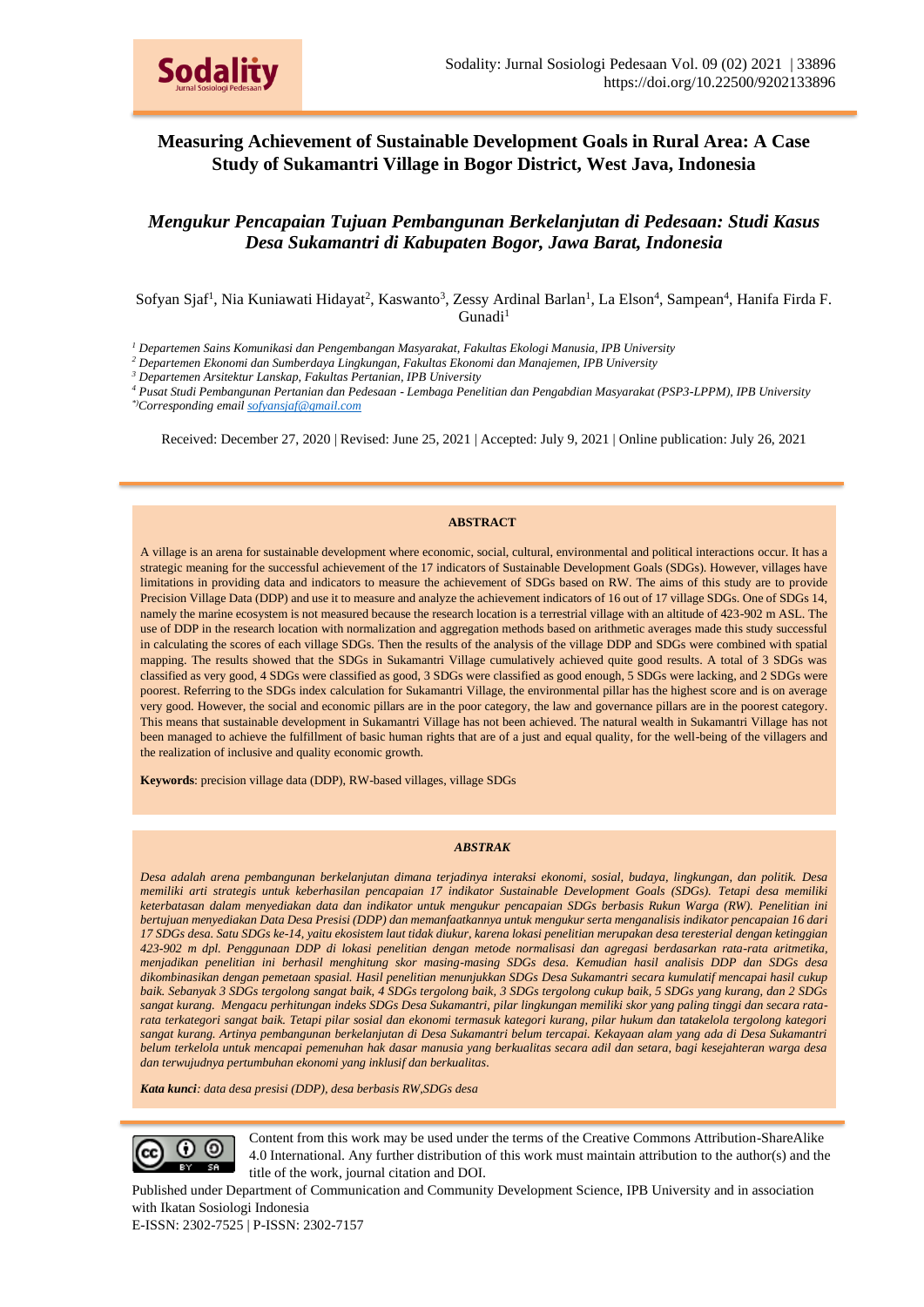## **INTRODUCTION**

Era 4.0 is a challenge for stakeholders to develop villages as the nation's economic strength. In the context of Agro-Maritime 4.0, as many as 73.14% of villages in Indonesia are villages with agricultural typologies (Sjaf, 2017). This means that most of the Indonesian population who live in rural landscapes rely their livelihoods on the agricultural sector. As for the size of the nation's economic strength, it is very much determined by the seriousness of the stakeholders in managing the agricultural and rural sectors as their economic base. Thus, opening access to rural development as widely as possible has an impact on reducing underdevelopment, poverty, and inequality that occur in rural areas in particular and Indonesia in general (Chambers 2008).

In rural development, a common problem that is often encountered is the absence of precise data (Sjaf, 2019; Sjaf et al. 2020). In fact, precise data is very much needed and important for accuracy in planning and implementing agricultural and rural development. Inaccuracies in identifying village potential and the willingness to build precise data make important village development documents, both the Village Government Work Plan and the Village Medium Term Development Plan just a rural development document that has no meaning for the authenticity of rural development. This is the reason why rural development is far from achieving the expected targets<sup>1</sup>. Therefore, conventional patterns (old traditions) in carrying out village development must be abandoned. The village development must go through two ways: first, village development is carried out by using the precise, accurate, and actual data based on the results of research and studies conducted by government agencies, Educational institutions, and Civil Society Organizations (CSO) (Sampean, Wahyuni, and Sjaf 2019); and second, it is carried out by using a smart system that integrates infrastructure development and public services based on the use of technology and information (Maja, Meyer, and Von Solms 2020). The results of this elaboration were used to design the Smart Precision Village (SPV).

SPV is a room for ideas (research) that becomes an action to support the acceleration of rural and agricultural landscape development in realizing the achievement of the Sustainable Development Goals (SDGs). The SDGs agenda is to answer problems faced by society, especially community welfare, economic prosperity, and environmental protection. The SDGs Agenda has 17 goals and 166 targets which are used as the basis for the world to carry out sustainable development (Pradhan et al. 2020). In several studies, SDGs measurements were only carried out sectorally and partially, measuring only one SDGs objective. Research results from De Neve and Sachs (2020) measure the correlation of the SDGs with the level of welfare and international trade relations. The SDGs measurement was also carried out by Moyer and Hedden (2020) who found that countries in the world would only make limited progress towards achieving the SDGs with a set of policy priorities and projected target values. Meanwhile, research by Izzo, Ciaburri, and Tiscini (2020); Secundo et al. (2020) find explicit specialization and findings highlight "sustainability imperatives" and convergence towards the following areas of research: components of the intellectual capital for sustainable development of the private sector, intellectual capital for sustainable regional development in the knowledge economy, and intellectual capital for sustainable development in the public sector. The implications of technology policy have been highlighted to frame future research agendas for academics and practitioners (Filho 2020; Secundo et al. 2020).

Research results from Costanza et al. (2016) and Jiménez-Aceituno et al. (2020) found the complexity of measuring SGDs at the local level; measuring SDGs requires diversity and alignment of community participation (bottom-up) and government involvement (top-down) approaches to achieve SDGs goals. This is because each achievement of the SDGs requires different interventions and ways to fulfill these prerequisites. A pessimistic attitude towards SDGs is also shown in several studies that the SDGs goals cannot avoid environmental destruction because they prioritize socio-economic achievement (Gain, Giupponi, and Wada 2016; Menton et al. 2020; Zeng et al. 2020). Difficulties in measuring the SDGs are also experienced by several countries, namely the existence of sanitation, dropping out of school, and malnutrition / stunting (Moyer and Hedden 2020; Muff, Kapalka, and Dyllick 2017).

Furthermore, the fundamental problems in achieving the SDGs have been shown from the results of previous research. This research uses Precision Village Data (PVD) in measuring the village SGDs. PVD is compiled in an actual and accurate manner through a synthesis of a spatial approach (drone-

<sup>&</sup>lt;sup>1</sup> The government states that since the village fund was rolled out from 2015 to 2018 it has only succeeded in reducing the inequality rate in the village from 0.41 to 0.39.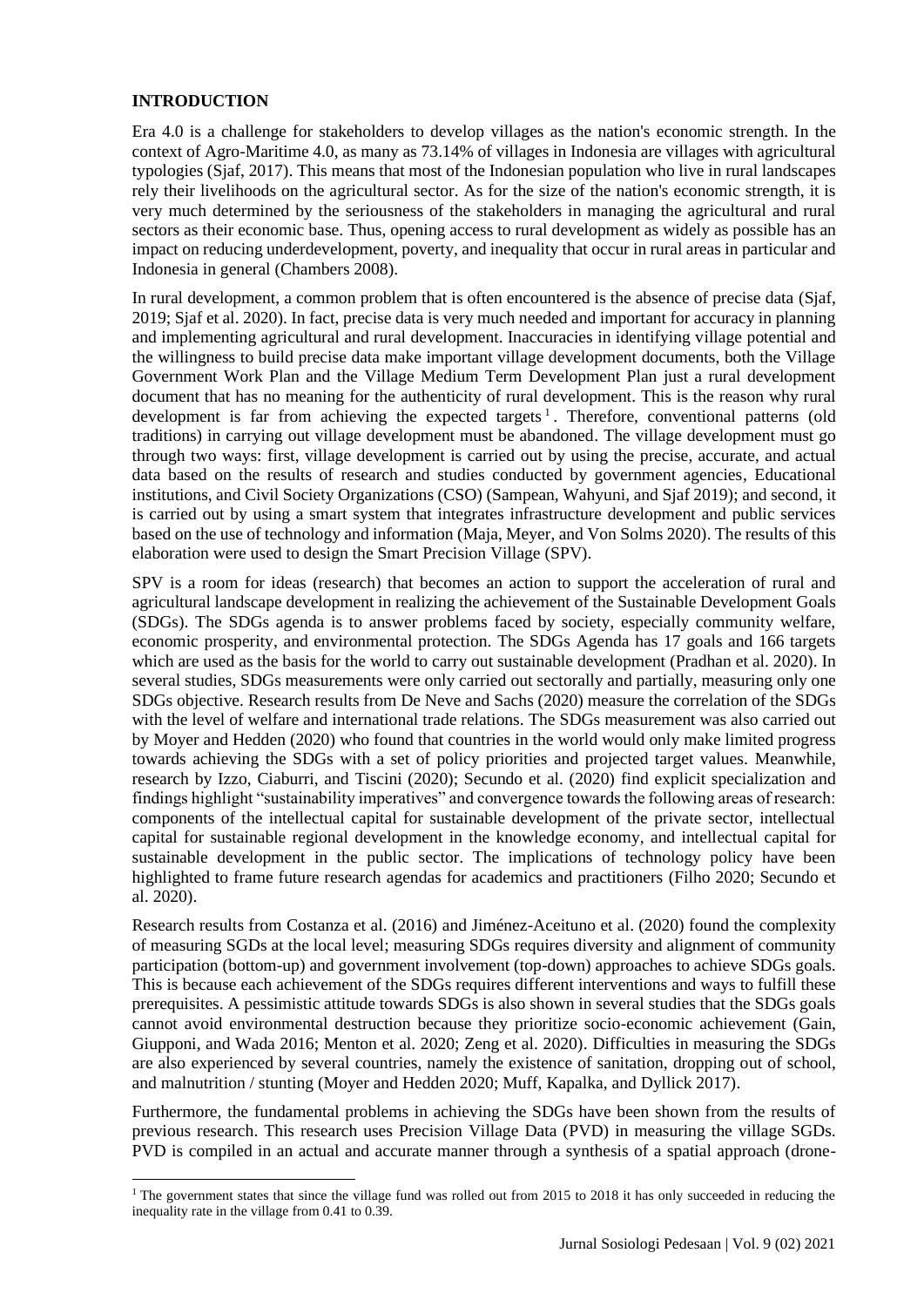based imagery), census, and community participation called Drone Participatory Mapping (DPM). By using PVD, villages will be more precise in compiling and implementing development plans as outlined in the Village Government Work Plan and the Village Medium Term Development Plan. In addition, the use of PVD makes it easier for villages to measure the level of success of village development that comes from a variety of financing. Thus, the SPV model to be designed is different from the Smart Village (SV) concept designed by the European commission and parliament in 2017. The SV concept is a concept that adopts Smart City by utilizing information and technology networks, as well as digitization. (Maja et al. 2020; Zavratnik, Kos, and Duh 2018).

The SV concept according to Zavratnik et al. (2018), has a problem because the conditions of rural areas both in Europe and in other parts of the world are very diverse. SV development must consider the conditions of the community and social culture. This concept was developed by Maja et al. (2020) by using the term Smart Rural Village (SRV) which emphasizes improving the quality of life of rural communities. The difference between SPV from the previous concept is that SPV is designed from the results of research, collaboration with the community, and digitization in building villages that consider ecology and the sustainability of community culture. Therefore, SPV is a system or model of sustainable development based on SDGs indicators and the cultural context of society in Indonesia.

As a first step in developing the SPV concept, this study starts from measuring the achievement of the village SDGs. Measuring the village SDGs requires a PVD which provides a complete and accurate picture of the village. PVD answered public doubts about the unavailability of village data to measure village SDGs (Iskandar 2020). Starting from knowing the position of village SDGs, it will be easier in the future to build SPV modeling and information systems for village development policies. Villages in Indonesia must have the ability to respond to era 4.0 which has an impact on fundamental changes in rural areas.

## **METHOD**

The data used to calculate the SDGs index for the village in this study was the PVD with 66 thematic obtained from spatial mapping and village censuses involving the participation of residents (village youths). Spatial mapping produces 10 types of maps, consisting of: 5 base maps and 5 thematic maps. The types of maps generated from the PVD are presented in Table 1.

| Table 1. Types of maps generated from the PVD. |  |  |
|------------------------------------------------|--|--|
|                                                |  |  |

| No. | <b>Types of Maps</b>          | <b>Usability</b>                                                                                              |
|-----|-------------------------------|---------------------------------------------------------------------------------------------------------------|
| 1.  | Orthophoto                    | Knowing the current condition of the village with precision                                                   |
| 2.  | Administration map            | Division of administrative areas                                                                              |
| 3.  | Land use                      | Knowing the type and area of land use in the village and in the<br>neighborhood community                     |
| 4.  | Village economic<br>potential | Knowing the economic potential based on natural resources in the<br>village and in the neighborhood community |
| 5.  | Demography                    | Knowing the demographic distribution of villagers, such as:                                                   |
|     |                               | population density, age, and others                                                                           |
| 6.  | Infrastructure                | Knowing the type and amount of infrastructure                                                                 |
|     |                               | Knowing the socio-cultural characteristics of the community such as                                           |
| 7.  | Socio-cultural                | the condition of residents' income, poverty, and the level of household                                       |
|     |                               | ownership of goods                                                                                            |
| 8.  | Topography                    | Knowing the topographic conditions                                                                            |
| 9.  | Health                        | Knowing the status and types of illnesses suffered by residents                                               |
| 10. | Education                     | Knowing the status and amount of education infrastructure                                                     |
| 11. | Etc.                          | Types of maps according to village needs                                                                      |

Furthermore, basic and thematic maps are used to describe the condition and potential of the Sukamantri Village as a whole. The output of PVD is spatial data and numerical data obtained from the family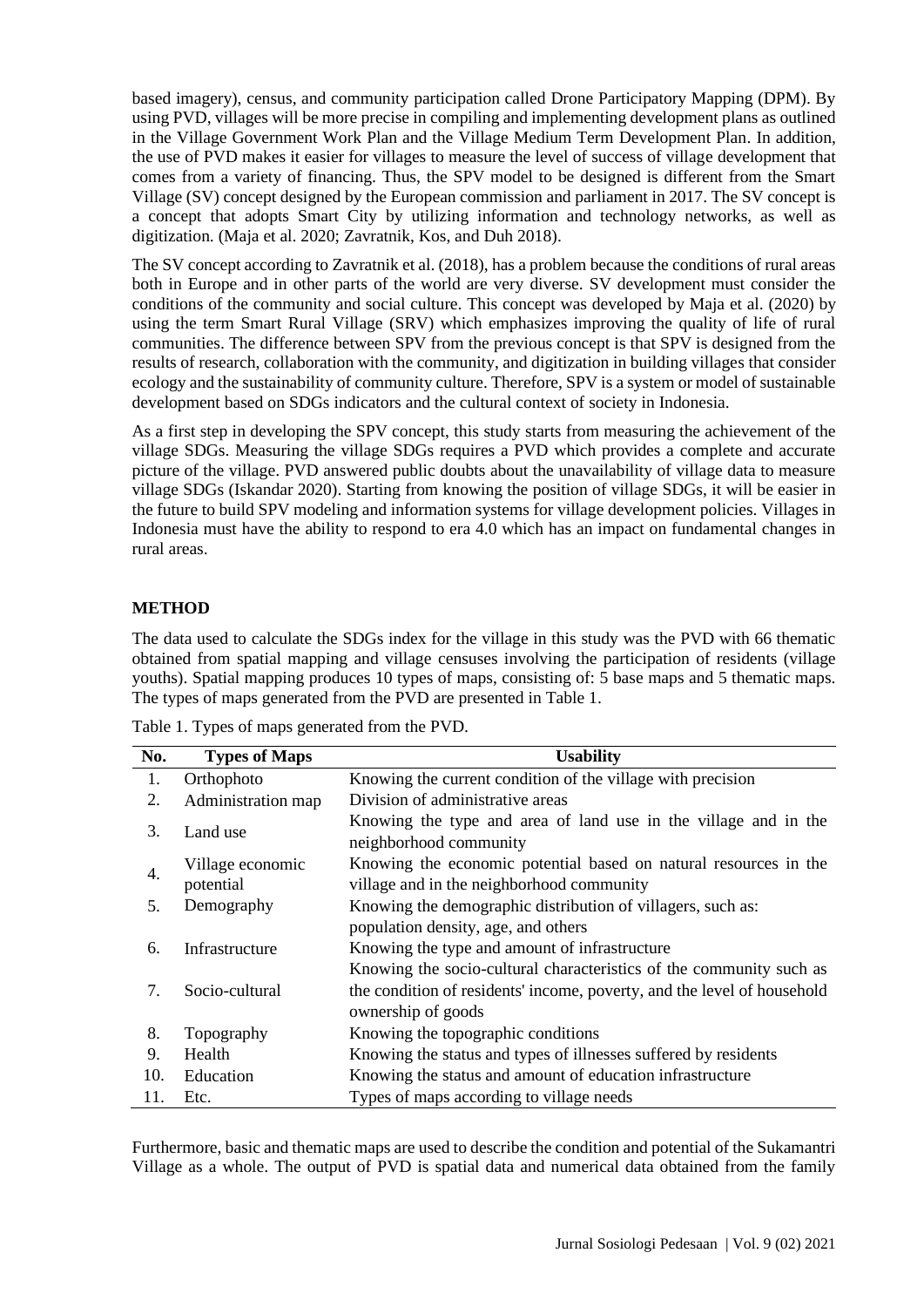census in Sukamantri Village that involves citizen participation<sup>2</sup>. From the census carried out, 15 neighborhood communities (NC) were identified, of which 1 NC refused (NC 15) to collect data due to the Corona Virus Disease (Covid 19) pandemic.

|  | Table 2. Village SDGs indicators and targets |  |  |
|--|----------------------------------------------|--|--|
|--|----------------------------------------------|--|--|

|                | <b>SDGs</b>                        | <b>Indicator</b>                                                      | Target in 2030                                                             |
|----------------|------------------------------------|-----------------------------------------------------------------------|----------------------------------------------------------------------------|
| 1              | No Poverty                         | Income per capita per day                                             | 100% of households have an income ><br>the national poverty line           |
| $\overline{2}$ | Zero Hunger                        | Food menu                                                             | 100% of households consume a<br>complete diet                              |
|                |                                    | Frequency of eating                                                   | 100% of households have a frequency<br>of eating $> 2$ times per day       |
| 3              | Good Health and<br>Well-Being      | Number of types of disease in<br>1 family (within 1 year)             | 0% Households have severe diseases                                         |
|                |                                    | <b>BPJS</b> participation                                             | • 0% of households do not participate in<br>the BPJS                       |
| $\overline{4}$ | Quality education                  | Adult household members with<br>good access to education              | 100% of adult household members are<br>graduated from high school at least |
| 5              | Gender equality                    |                                                                       | 100% of adult female household<br>members are graduated from high          |
|                |                                    | Women's access to education                                           | school                                                                     |
|                |                                    | Women's access to job<br>opportunities                                | 100% female household members of<br>working age do not go to school        |
| 6              | Clean water and<br>sanitation      | Latrine ownership                                                     | 100% of households have their own<br>latrines                              |
|                |                                    | Source of clean water                                                 | 0% RT uses unimproved water sources                                        |
| 7              | Affordable and<br>clean energy     | Cooking fuel<br>٠                                                     | 100% of households use LPG gas as a<br>$\bullet$<br>source of cooking fuel |
|                |                                    | Access to PLN electricity<br>(even though it takes from<br>neighbors) | 100% of households use PLN<br>electricity                                  |
| 8              | Decent work and<br>economic growth | Unemployed working-age<br>household members                           | 0% of household members are<br>unemployed                                  |
|                |                                    | Diversified livelihoods                                               | 100% of households have more than<br>one source of livelihood              |
| 9              | Industry,<br>Innovation, and       | Ownership of communication<br>tools                                   | 100% of household members of<br>working age use HP                         |
|                | Infrastructure                     | Ownership of transportation<br>vehicle                                | • 0% of households do not own<br>transportation vehicles                   |
|                |                                    | Household access to the<br>internet and other media                   | 100% of households use various<br>information media                        |
| 10             | Reduced Inequality                 | Access to agricultural land                                           | 0% Households have no access to<br>agricultural land                       |

<sup>&</sup>lt;sup>2</sup> This research involved 66 village people, consisting of: 42 village youths involved, 3 hamlet heads, 14 heads of community associations, and 7 village officials.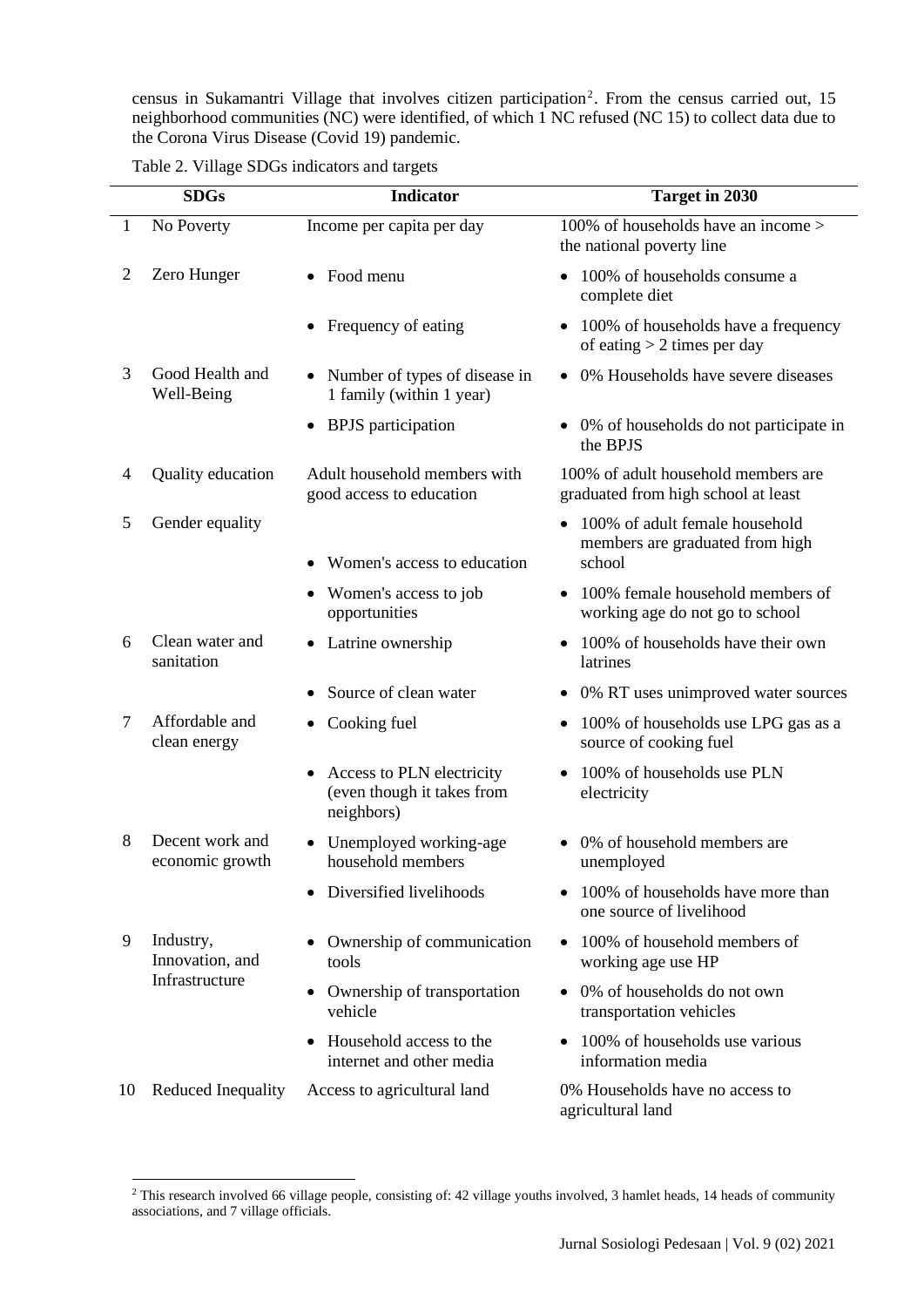|    | <b>SDGs</b>                               | <b>Indicator</b>                                              | Target in 2030                                                                                         |
|----|-------------------------------------------|---------------------------------------------------------------|--------------------------------------------------------------------------------------------------------|
| 11 | Sustainable cities<br>and communities     | Building area (house) per number<br>of family members         | 100% of households have decent housing                                                                 |
| 12 | Responsible<br>consumption and            | Commodity history<br>$\bullet$                                | 100% of households produce various<br>٠<br>agricultural commodities                                    |
|    | production                                | Garbage disposal location                                     | 0% of households do not have<br>$\bullet$<br>unmanaged landfills                                       |
| 13 | Climate action                            | Availability of green open areas at<br>the neighborhood level | The availability of green open areas at the<br>neighborhood level is at least 60% of the<br>total area |
| 14 | Life below water                          | None                                                          |                                                                                                        |
| 15 | Life on land                              | Farmland management level at<br>household level               | 0% of agricultural land is idle at the<br>household level                                              |
| 16 | Peace, justice, and<br>strong institution | Participation in community<br>organizations                   | 100% of the people participate in<br>community organizations                                           |
| 17 | Partnerships for the<br>goals             | Household external network level                              | 0% of households have no external<br>network                                                           |

The results of the PVD census were used to measure the achievement of SDGs in Sukamantri Village. The village SDGs measurement was carried out in several stages. The first is the village SDGs calculation. This stage focuses on determining indicators and targets for each of the sustainable development goals (SDGs). The indicators and targets were formulated from the Indonesian SDGs Indicators (BPS 2014) which were adapted according to the village context and the availability of PVD. With the support of FGDs with experts<sup>3</sup>, sensitive indicators for each sustainable development goal were formulated which were then used to calculate the village SDGs index (see Table 2).

The second stage is processing the raw PVD data according to the sensitive indicators formulated in Table 2. After the raw PVD is calculated according to the sensitive indicators, then normalization is carried out, so that the data can be compared and aggregated with each other. In line with research by Nagy, Benedek, and Ivan (2018), because this research involves data at the RW level in a relatively homogeneous characteristic in almost all data displays, the normalization method used in this study is the min-max method.



**Figure 1.** Steps for calculating the village SDGs index.

Each SDG variable is then equalized onto a scale of 0 to 10, where 0 represents the lowest performance and 10 represents the highest performance. Before balancing between 0 and 10, the lower and upper limits for each variable are determined from the target indicators to be achieved in each SDGs (see 2030 targets in Table 2). For several indicators, the higher the score indicates the better performance (good

<sup>&</sup>lt;sup>3</sup> This study involved several experts in their respective fields, including: rural institutional experts (Faculty of Human Ecology, IPB University), community development experts (Faculty of Human Ecology, IPB University), and systems experts (Faculty of Agriculture Technology, IPB University).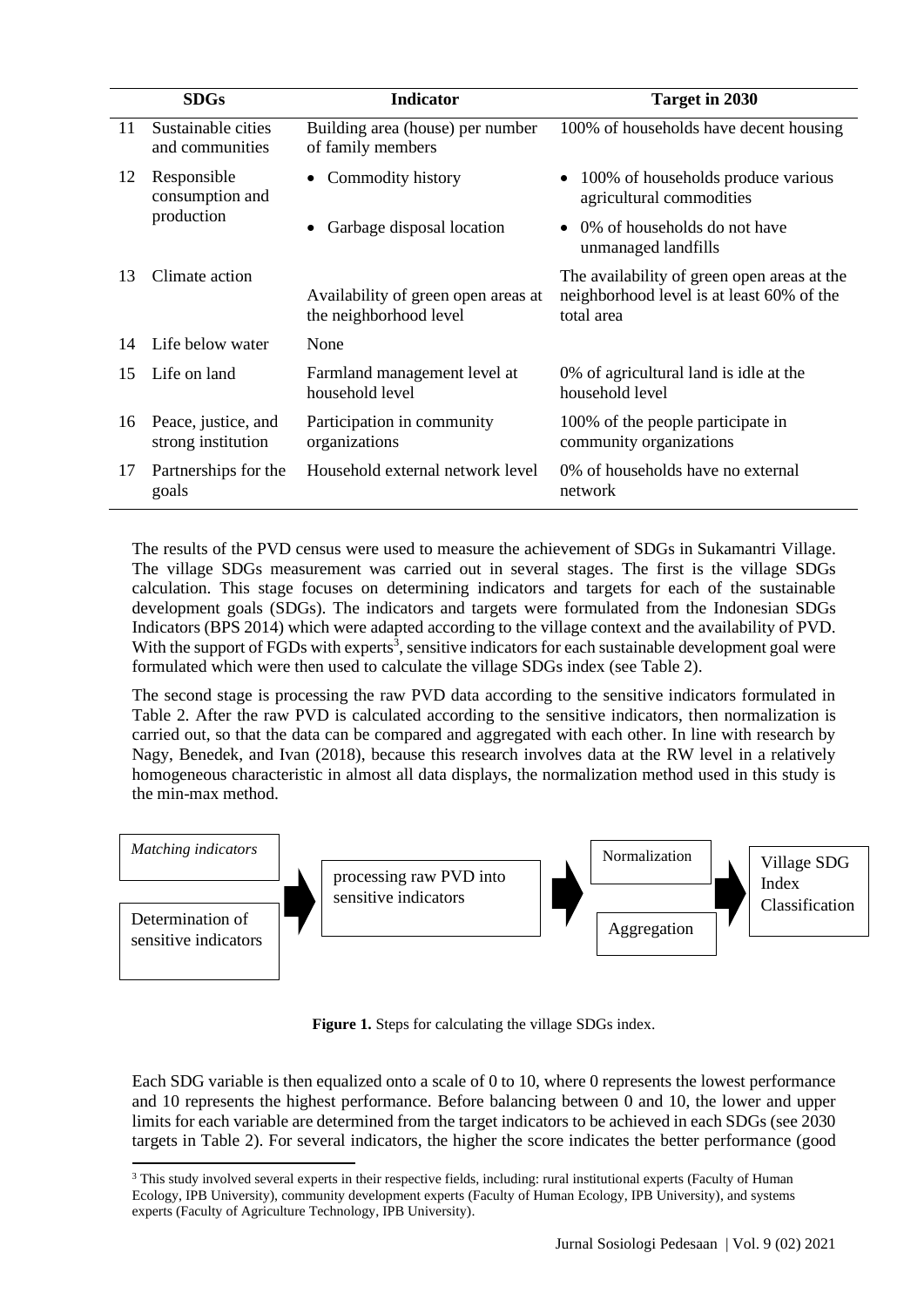performance), for example, education level and access to communication tools. On the other hand, for other indicators, the higher the performance, the worse (bad performance), such as poverty level. Therefore, in carrying out normalization, the indicators will be divided into two categories, namely  $\hat{x}$  to describe indicators including good performance and  $\check{x}$  which describes indicators including bad performance. This is done to ensure that the higher the score for each indicator shows the better performance. The following is the formula used to carry out normalization.

$$
\hat{x} = \left(\frac{x - \min(x)}{\max(x) - \min(x)}\right) \times 10 \dots \dots (1)
$$

$$
\check{x} = \left(\frac{max(x) - x}{max(x) - min(x)}\right) \times 10 \dots (2)
$$

x is the value of the raw data, while  $max(x)$  and  $min(x)$  shows the upper and lower limit values of the measured indicator, respectively.  $\hat{x}$  and  $\check{x}$  is the normalized value of the indicator.

After the data has been normalized and changed in the same scale, then the aggregation is carried out. The aggregation method adopted by Nagy et al (2018), namely by using the arithmetic average method and by applying the same weight to each indicator. The following is a formula for calculating the whole / total SDGs for villages based on neighborhood communities.

$$
i_j(P_j, P_{jk}, i_{jkl} = \sum_{k=1}^{P_j} \frac{1}{P_j} \sum_{l=1}^{P_{jk}} \frac{1}{P_{jk}} i_{jkl} \dots \dots \dots (3)
$$

 $i_j$  is the overall SDGs score for the jth neighborhood in the village area being analyzed.  $P_j$  is the number of SDGs for which data are available in the villages analyzed. In this study there are 16 SDGs because the villages analyzed are not villages in the coastal area.  $i_{ikl}$  is the score for the indicator l in the SDG  $k$  for NC  $i$ .

| class      | lower | <b>Upper</b>               | Count |  |  | Information: |            |
|------------|-------|----------------------------|-------|--|--|--------------|------------|
| 1          | 0.05  | 1.75                       | 31    |  |  | Class 1      | Very bad   |
| 2          | 2.56  | 5.19                       | 70    |  |  | Class 2      | Bad        |
| 3          | 5.37  | 7.19                       | 54    |  |  | Class 3      | Sufficient |
| 4          | 7.26  | 8.92                       | 34    |  |  | Class 4      | Good       |
| 5          | 8.96  | 10.00                      | 66    |  |  | Class 5      | Very good  |
| <b>GVF</b> |       | 50.63592 2281.775 0.977809 |       |  |  |              |            |

Table 3. Class intervals based on Jenks Natural Breaks Optimization

Then the third stage is the classification of the village SDGs index using the Jenk Natural Break Optimization method. This method is used to ensure maximum uniformity is achieved by minimizing variance in classes and maximizing variance between classes. Overall the village SDGs scores are in the range of 0-10, and this study divides the 0-10 range into 5 classes (see Table 3).

## **RESULTS AND DISCUSSION**

## **Precision Village Data and Sustainable Village Development**

The results of the second amendment of 2000, the 1945 Constitution in Article 28 points a to j, state that the right to guarantee people's welfare, fulfillment of the right to life, includes clothing, food, housing, education, culture, health, work, and social security, social life protection of law and human rights, infrastructure and the environment. The mandate of the 1945 Constitution was compiled and formulated into 116 parameters and questions for the preparation of DDP for sustainable village development.

The formulation and preparation of the PVD is an answer to doubts from Iskandar (2020) regarding the absence of data at the village level, including the area of the neighborhood communities, the availability of data presented by the village government, as well as data on citizenship of family and individual conditions. These doubts were answered in the PVD which was compiled at the family level with the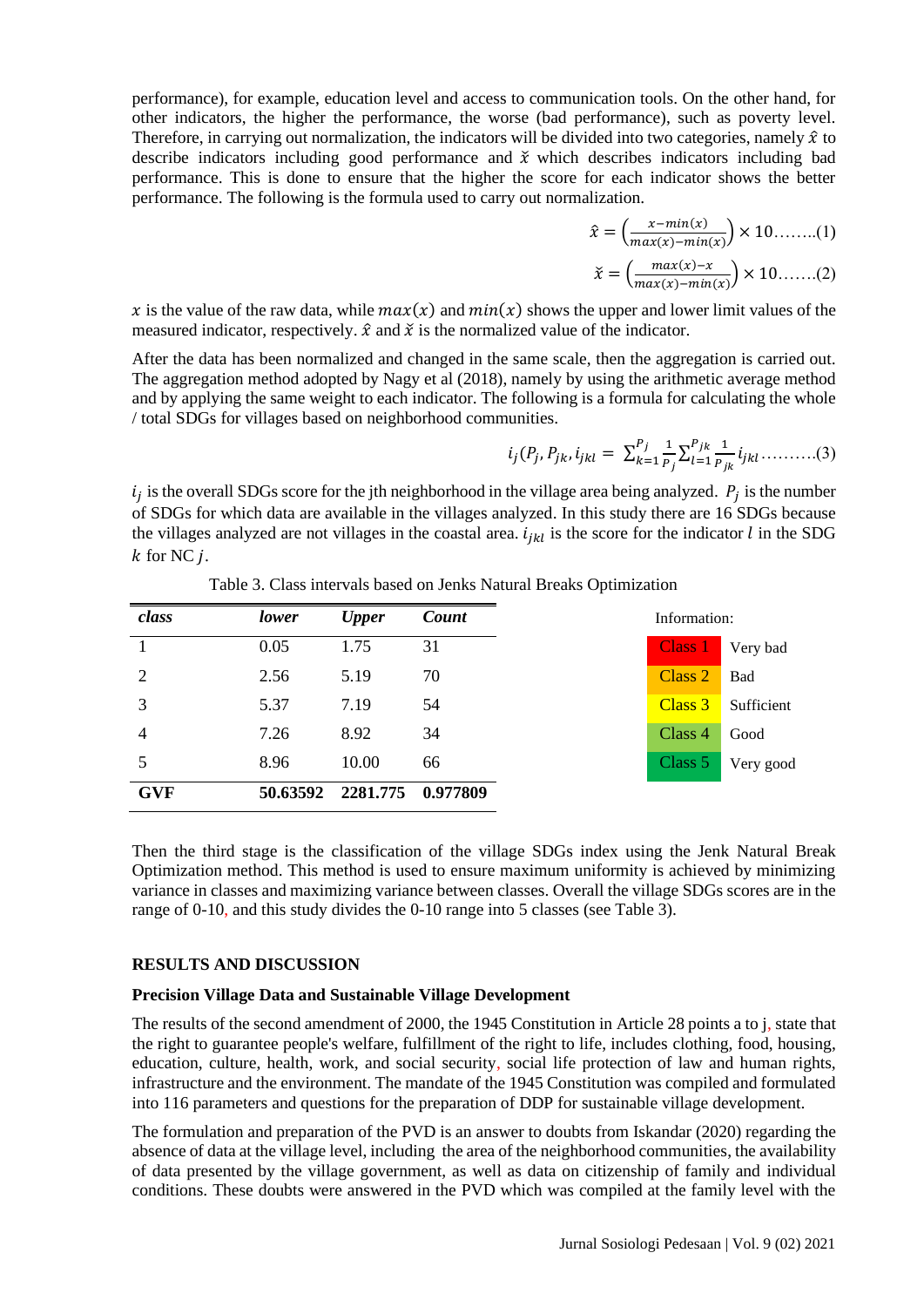unit of analysis at the neighborhood level of the residents of Sukamatri Village. One of the further analyzes of PVD is land use data and population data.

For land use data, a total of 467.13 ha of Sukamantri Village was identified. The area of this village is distributed to each NC, where NC 12 is the NC with the largest area, which is 152.08 ha (32.56%). Then followed by NC 14 (52.20 or 11.17%), NC 15 (39 ha or 8.35%), NC 11 (26.25 ha or 5.62%), NC 08 (24.25 ha or 5 , 19%), and NC 07 (23.92 ha or 5.12%). Then from the total land area, it is divided into 18 types of land use, namely streets, settlements and other buildings, yards, *palawija* (second planted crops) agriculture, horticultural gardens, mixed gardens, rice fields, irrigation canals, fisheries ponds, meadow, garden/parks, fields, empty fields, house-plants, forests, Japvva farms, dumpsters, and cemeteries.

Mixed garden is the widest type of land use, namely 147.65 ha or 31.61% of the total land area of Sukamantri Village. This was followed by types of land use for settlements and other buildings covering an area of 104.06 or 22.28% of the total village land area, and forests covering an area of 65.23 ha (13.96% of the total village land area). In contrast, the types of land use that are narrowest are dumpsters (0.05 ha or 0.01% of the total village area), irrigation canals (0.07 ha or 0.02% of the total village area), and empty fields (0 , 44 ha or 0, 10% of the total village area). Spatial information on land use types in Sukamantri Village can be seen in Figure 2.



**Figure 2.** Map of land use in Sukamantri Village.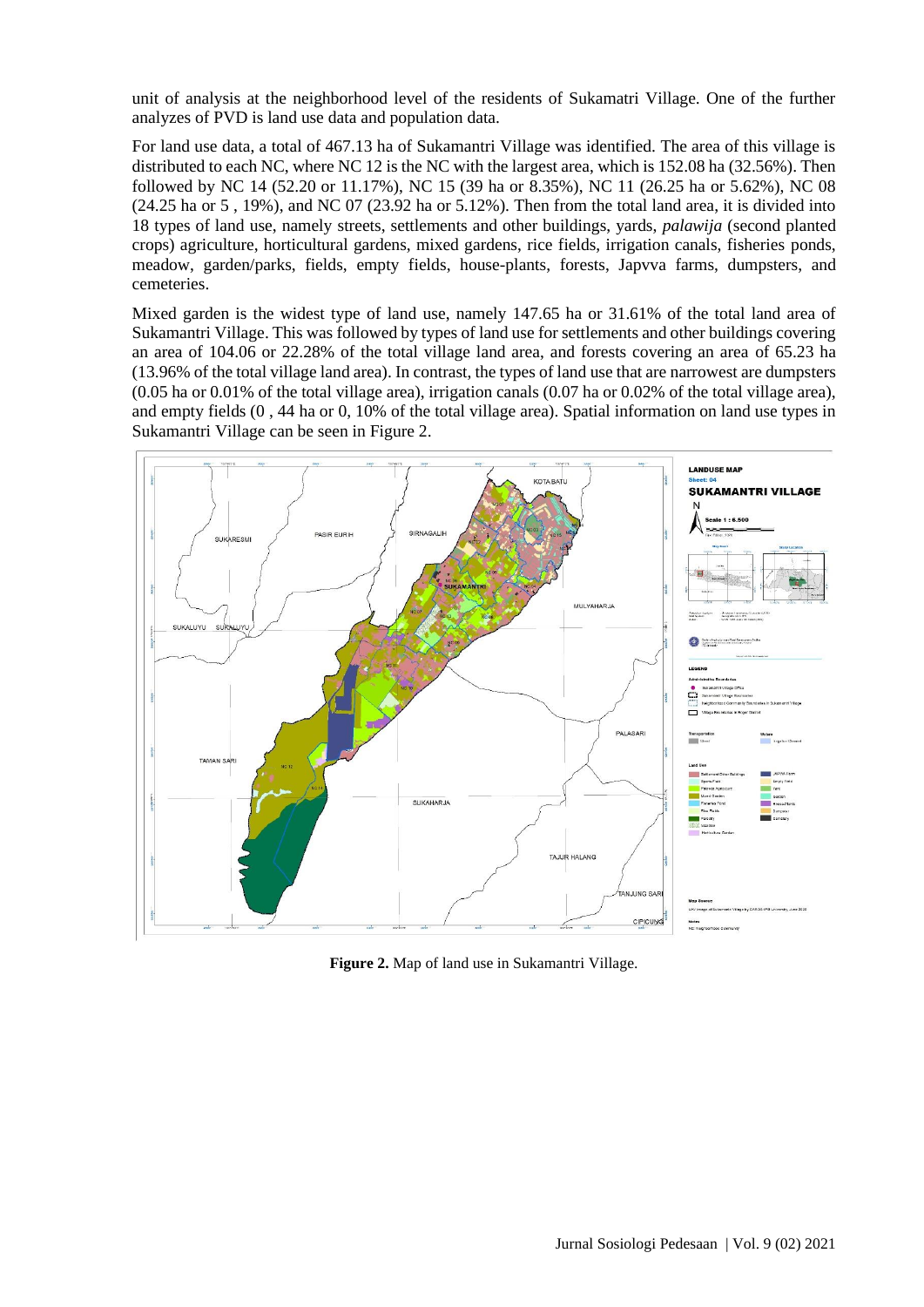

**Figure 3.** Map of population density in Sukamantri Village.

Then based on the analysis of population data in Sukamantri Village, the number of heads of households was 3,461 households and 12,009 people spread across 14 NCs with a population density level of 2,571 people / km2. Of the fourteen NCs studied, the highest population densities of NC were NC 02 (5,180 people / km2), NC 03 (6,712 people / km2), and NC 08 (5,684 people / km2). For NC 10, the population density is classified as moderate (3,470 people / km2). Meanwhile, NCs with low population density were NC 05 (3,822 people / km2), NC 06 (3,274 people / km2), NC 07 (2,554 people / km2), NC 11 (3,169 people / km2), NC 12 (802 people / km2), NC 13 (4,088 people / km2), and NC 14 (511 people / km2). The map of the population density distribution in Sukamantri Village can be seen in Figure 3.



**Figure 4.** The layer of the Indonesian government administration unit

PVD can also be used to prepare sustainable village development plans. PVD is able to identify the right to guarantee people's welfare, fulfillment of the right to life, including food, clothing, housing, education, culture, health, employment, and social security, social life protection of law and human rights, infrastructure and the environment in every village.

PVD strengthens the existence of the village as the smallest government system in the concept of a state. From the results of the PVD analysis, the success of national development can be portrayed from the success of NC-based village / whole development (Figure 4). PVD can also show the inequality of NCbased rural development and confirm the existence of sustainable village development in Sukamantri Village. Thus, the need for SDGs measurement (Iskandar 2020) emphasized that the government needs SDGs measurements capable of capturing the success of rural development from the results of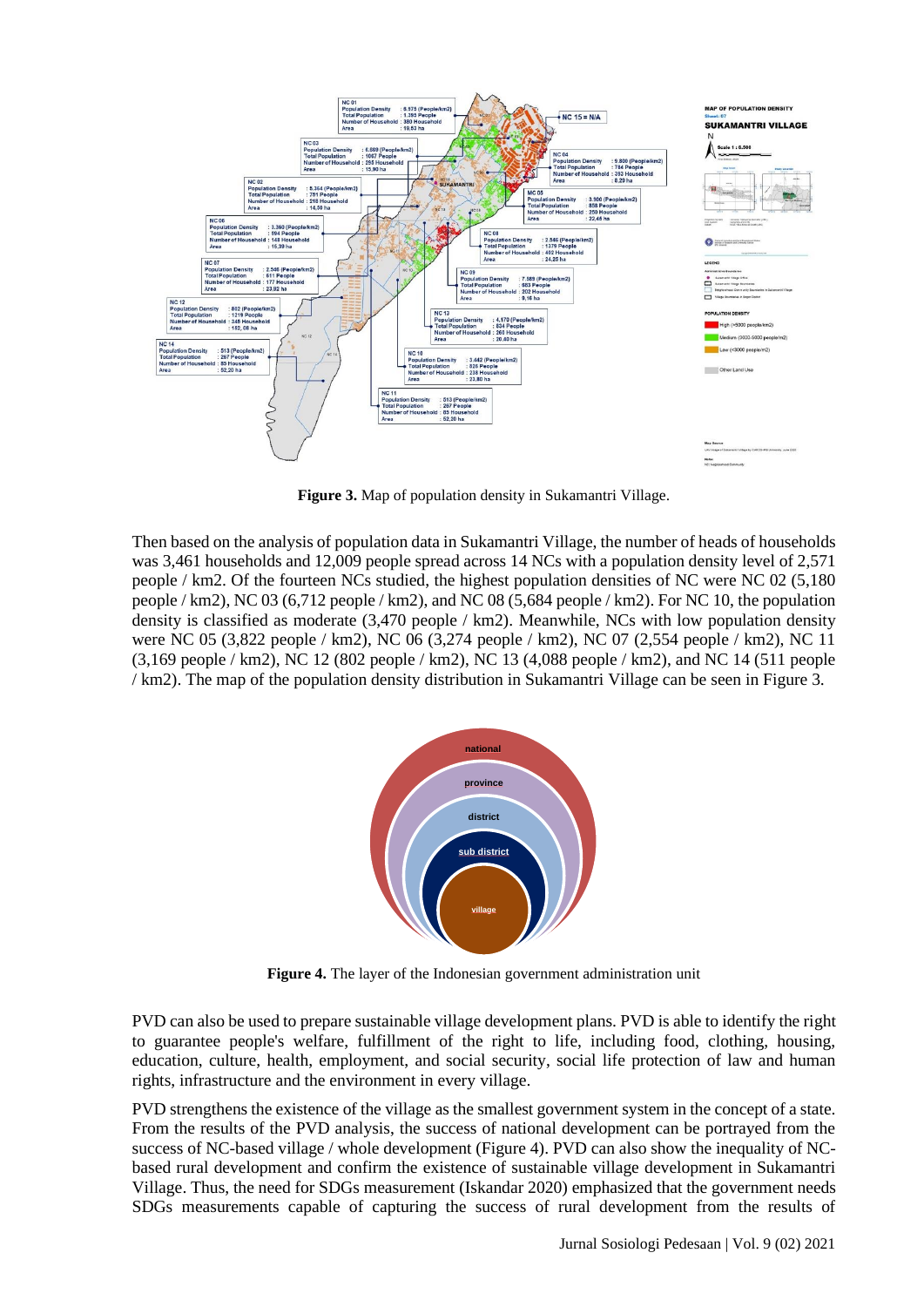measuring the achievement of the national and global SDGs. This need can only be answered, if the village has PVD.

## **Village SDGs Measurement**

The results of measuring the achievement of SDGs in Sukamantri Village can be seen in Table 4. This index is used to measure rural sustainable development at the NC level using the Sukamantri PVD. The results showed that the SDGs index of Sukamantri Village as a whole was in a fairly good category with an average score of 6.17. The highest overall score for the SDGs index was NC 06 at 6.65 and the lowest overall score for the SDGs index was NC 14 at 5.78.

The SDGs of Sukamantri Village have performed very well, namely goal 12 for sustainable consumption and production, goal 13 related to addressing climate change, and goal 15 concerning the use of terrestrial ecosystems. However, for the purpose of goal 15 there are 2 NCs classified as bad and sufficient, namely NC 12 and NC 09. This is because respectively about 51% and 31% of the existing agricultural land are not utilized.

Meanwhile, there are 4 objectives that are classified as good, namely: goal 3 concerning a healthy life and welfare, goal 6 clean water and proper sanitation, goal 7 clean and renewable energy and goal 11 decent housing. Several other goals are categorized as sufficient, namely goal 5 on gender equality, and goal 9 on infrastructure.

The underperformance in achieving the SDGs at the NC level can be used as a basis for developing programs that can improve the quality of the SDGs in the village. Table 5 also shows that the achievement of the tenth SDGS is still bad in all NCs in Sukamantri Village, the lowest figure is NC 03 at 0.01 and the highest is only 1.18 in NC 14. Even though, NC 14 has the highest score in the tenth SDGs. However, NC 04 shows a level of education that is at least 1.75 compared to other NC which is in the bad category.

However, there are 5 SDGs that are still classified as bad and still far from the target to be achieved, even the other 2 SDGs are classified as very vad. The five goals, namely: goal 1 no poverty, goal 2 zero hunger, goal 4 of quality education, goal 8 of decent work and economic growth, and goal 17 of partnerships. Two SDGs goals that are still far from being achieved, or the performance is very bad, namely goal 10 about reduced inequality and goal 16 about strong institutions.

The difference in the achievement of the SDGs in the villages in each NC confirms that village development policies are not carried out in a planned and structured manner. This weakness is shown in the SDGs objectives of the six governance systems which are classified as very low. This indicates that village government institutions and communities are unable to maximize their institutional model in developing villages. This capability is actualized or internalized in the planning and implementation system of development and public services. The governance system is measured based on a network system and community participation in government institutions and other social institutions. The highest number of governance systems is only 1.1 in NC 02 and the lowest is NC 05 of 0.35.

The results of measuring the achievement of the village SDGs can be used as the basis for planning and equitable NC-based development. The thing that is important to get the main attention for managing development in Sukamantri Village is the system of governance and alleviating gaps that occur in almost all NCs. These two village SDGs require special improvements to increase community participation in village government institutions and civil society organizations. In addition, for the  $15<sup>th</sup>$  goal, there are 2 NCs which can be classified as bad and sufficient, namely NC 12 and NC 09, respectively, it is necessary to intervene in the use of abandoned agricultural land. The utilization of this land resource which is important for small-scale agriculture is the key to the availability of nutritional resources in the community, especially in rural areas (Abraham and Pingali 2020; Hazell 2020).

Furthermore, the summary results in Table 5 show that the overall position of NC in the SDGs category of Sukamantri Village has been compiled. Table 5 describes that the economic growth and decent work of all NCs of 100% is still very low, followed by the education level of 92.85% which is also very low, namely NC 14. Meanwhile, the good category comes from health, gender, energy, infrastructure, housing, sustainable production and consumption, and utilization of terrestrial ecosystems.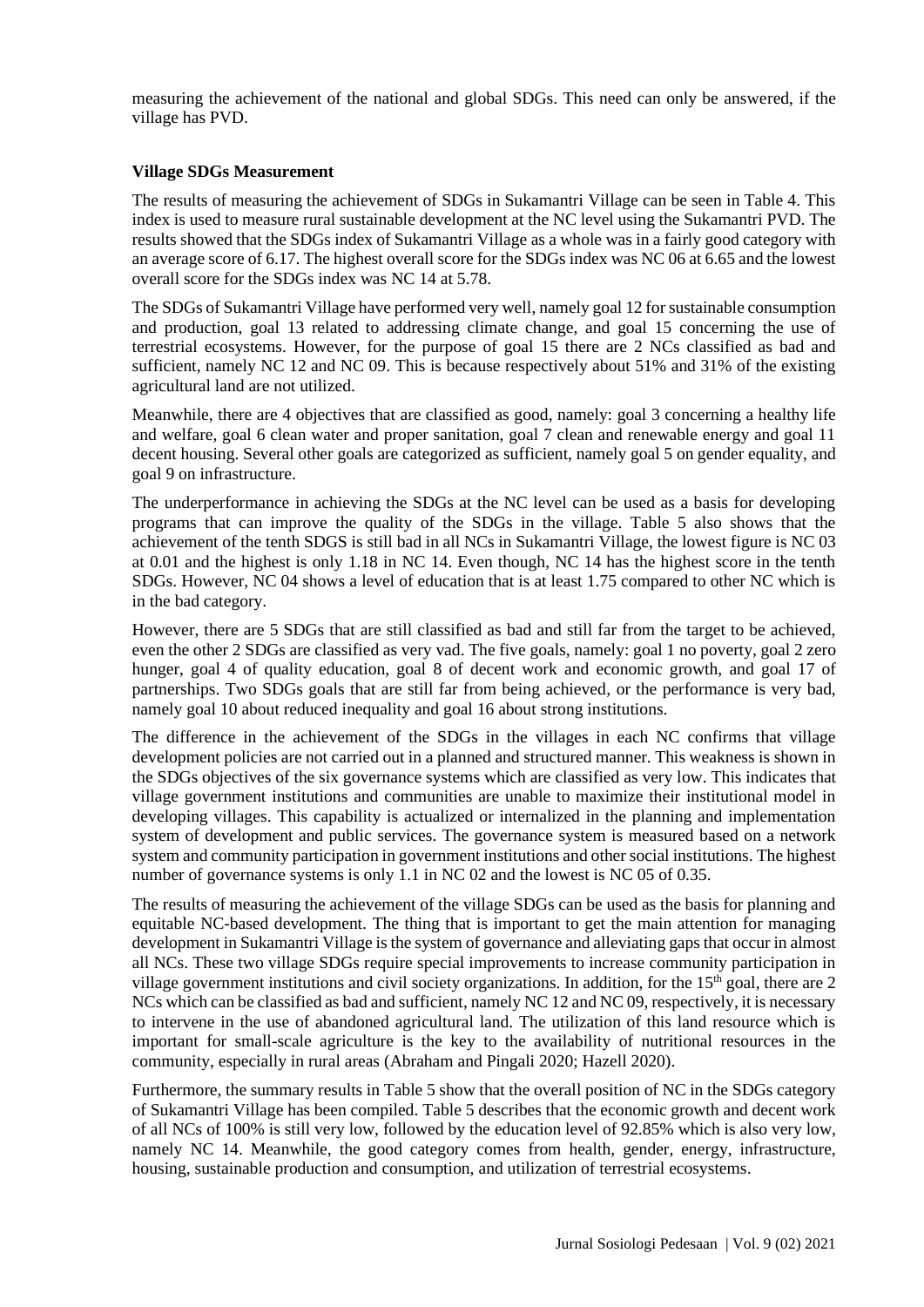Table 4. SDGs Index for Sukamantri Village

|              | <b>SDGs</b>                                   |             |      |                |      |                         |      |      |      | <b>NC</b> |      |      |                |      |      |      | <b>Total</b> |
|--------------|-----------------------------------------------|-------------|------|----------------|------|-------------------------|------|------|------|-----------|------|------|----------------|------|------|------|--------------|
|              |                                               | Pillar      | 1    | $\overline{2}$ | 3    | $\overline{\mathbf{4}}$ | 5    | 6    | 7    | 8         | 9    | 10   | 11             | 12   | 13   | 14   |              |
|              | No poverty                                    | Social      | 3.41 | 4.17           | 3.97 | 4.07                    | 4.42 | 5.41 | 4.97 | 4.3       | 5.1  | 4.12 | 3.07           | 5.39 | 5.19 | 4.24 | 4.36         |
| 2.           | Zero hunger                                   | Social      | 4.09 | 3.94           | 3.56 | 4.1                     | 4.12 | 4.26 | 4.44 | 3.58      | 3.39 | 3.36 | 3.38           | 4.41 | 3.74 | 2.65 | 3.83         |
| 3.           | Good Health and Well-<br>being                | Social      | 7.78 | 7.66           | 6.66 | 7.33                    | 7.51 | 8.14 | 8.02 | 7.1       | 7.65 | 7.02 | 6.89           | 7.51 | 7.56 | 7.82 | 7.41         |
| 4.           | Quality education                             | Social      | 4.46 | 4.12           | 2.92 | 3.09                    | 4.55 | 4.99 | 3.74 | 3.88      | 3.23 | 3.18 | 2.56           | 4.05 | 4.3  | 1.75 | 3.73         |
| 5.           | Gender equality                               | Social      | 6.35 | 6.09           | 6.12 | 5.94                    | 6.89 | 6.53 | 6.26 | 6.39      | 6.05 | 6.23 | 5.72           | 6.59 | 6.56 | 5.8  | 6.29         |
| 6.           | Clean water and sanitation                    | Environment | 9.28 | 9.2            | 9.9  | 9.86                    | 9.94 | 9.9  | 9.8  | 9.88      | 9.68 | 9.22 | 9.34           | 9.61 | 9.84 | 7.06 | 9.58         |
| 7.           | Affordable and Clean<br>energy                | Economic    | 9.97 | 9.82           | 9.81 | 9.75                    | 9.84 | 9.97 | 9.75 | 9.83      | 9.83 | 9.81 | 9.81           | 9.83 | 9.75 | 9.65 | 9.83         |
| 8.           | Decent work and<br>economic growth            | Economic    | 3.95 | $\overline{4}$ | 4.31 | 4.19                    | 4.31 | 4.13 | 3.96 | 4.2       | 4.25 | 4.21 | 4.28           | 4.15 | 4.3  | 4.34 | 4.18         |
| 9.           | Industry, Innovation and<br>Infrastructure    | Economic    | 6.94 | 6.48           | 6.52 | 6.39                    | 7.36 | 7.19 | 6.89 | 6.7       | 6.23 | 6.23 | $\overline{7}$ | 7.26 | 7.04 | 5.93 | 6.78         |
|              | 10. Reduced Inequality                        | Economic    | 0.05 | 0.18           | 0.1  | 0.32                    | 0.48 | 0.14 | 0.62 | 0.55      | 0.89 | 0.5  | 0.5            | 0.52 | 0.7  | 1.18 | 0.44         |
| 11.          | Sustainable Cities and<br>Communities         | Environment | 8.54 | 8.64           | 7.46 | 8.92                    | 7.42 | 8.9  | 8.7  | 8.21      | 7.92 | 8.31 | 8.96           | 8.87 | 8.76 | 8.57 | 8.41         |
|              | 12. Responsible Consumption<br>and Production | Environment | 9.95 | 9.86           | 9.9  | 9.82                    | 9.52 | 9.86 | 9.89 | 9.45      | 9.21 | 9.66 | 9.88           | 9.59 | 9.42 | 8.82 | 9.66         |
| 13.          | <b>Climate Action</b>                         | Environment | 8.32 | 8.25           | 9.37 | 7.95                    | 10   | 10   | 10   | 10        | 10   | 10   | 10             | 10   | 10   | 10   | 10           |
|              | 14 . Life Below Water                         | Environment |      |                |      |                         |      |      |      |           |      |      |                |      |      |      |              |
|              | 15. Life on Land                              | Environment | 10   | 10             | 10   | 10                      | 10   | 10   | 10   | 8.18      | 6.89 | 10   | 9              | 4.29 | 8.57 | 10   | 8.56         |
|              | 16. Peace, Justice, and Strong<br>institution | Governance  | 1.05 | 1.1            | 0.81 | 0.77                    | 0.32 | 1.01 | 0.62 | 0.95      | 0.84 | 0.84 | 0.17           | 1.07 | 0.97 | 0.47 | 0.82         |
|              | 17. Partnerships for the Goals                | Economic    | 5.14 | 4.17           | 4.71 | 4.21                    | 5.18 | 5.95 | 3.73 | 5.37      | 4.6  | 4.71 | 6.22           | 4.2  | 3.64 | 4.24 | 4.76         |
| <b>Total</b> |                                               | <b>SDGs</b> | 6.21 | 6.11           | 6.01 | 6.04                    | 6.37 | 6.65 | 6.34 | 6.16      | 5.98 | 6.09 | 6.05           | 6.08 | 6.27 | 5.78 | 6.17         |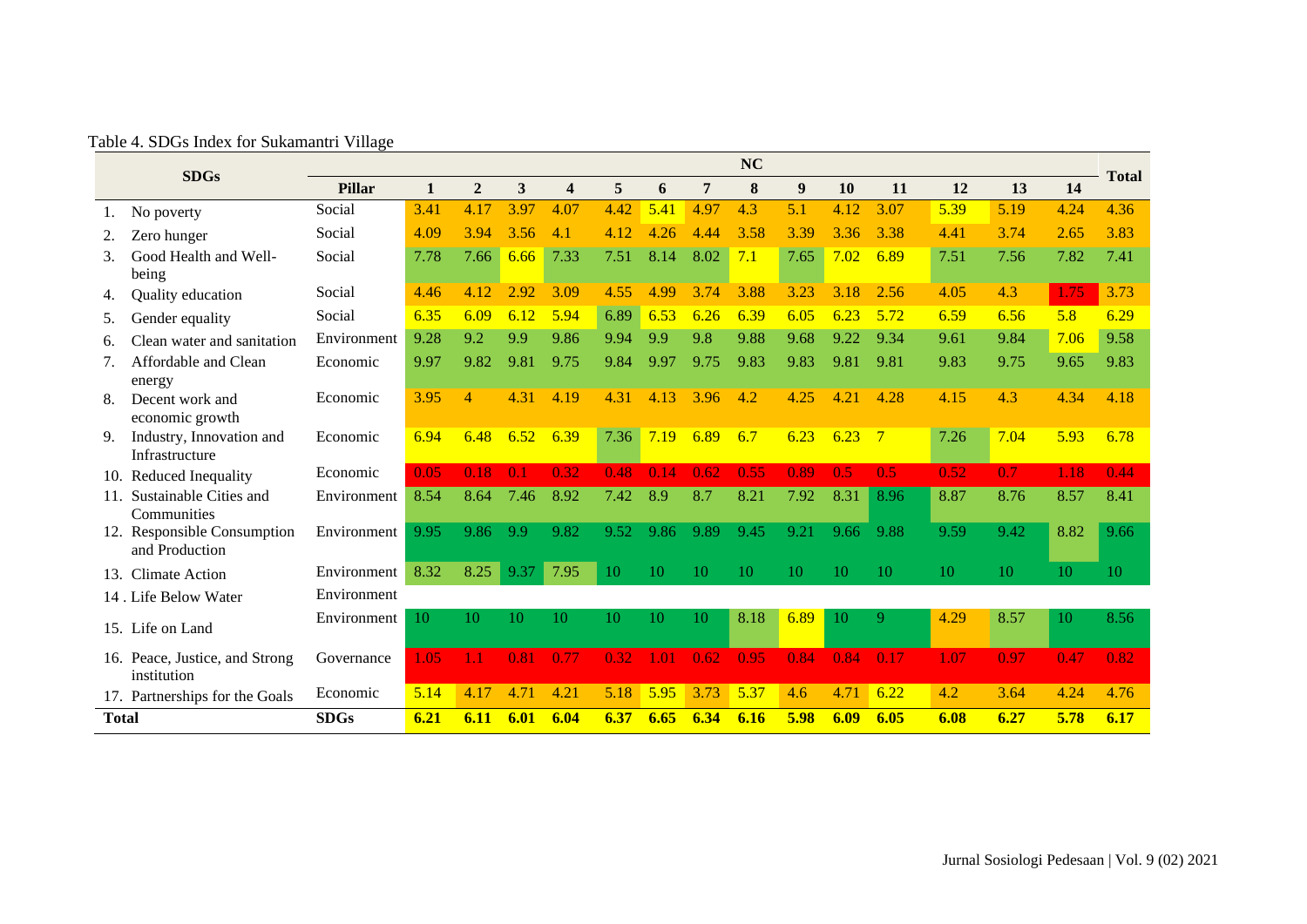Development can be said to be sustainable if it can balance the three pillars of development, namely social, economic and environmental. Referring to the distribution of targets and goals for the Indonesian SDGs issued by the Ministry of National Development Planning (MNDP), there are four pillars (social, economic, environmental, and law and governance). The SDGs social pillar is the achievement of the fulfillment of basic human rights that are of a fair and equal quality to improve welfare for all communities. These social pillars include goal 1 for No Poverty, goal 2 for Zero Hunger, goal 3 for Good Health and Well-Being, goal 4 for Quality Education, goal 5 for Gender Equality. SDGs economic development is the achievement of quality economic growth through sustainable employment and business opportunities, innovation, inclusive industries, adequate infrastructure, affordable clean energy and is supported by partnerships. The economic pillar includes goal 7 for Clean and Affordable Energy, goal 8 for Decent Work and Economic Growth.

| <b>SDGs</b>                 | <b>Very Bad</b> | <b>Bad</b>        | <b>Sufficient</b> | Good                              | Very good                             |
|-----------------------------|-----------------|-------------------|-------------------|-----------------------------------|---------------------------------------|
| 1. No Poverty               |                 | 85.71             | 14.29             |                                   |                                       |
|                             |                 | (12 NC)           | (2 NC)            |                                   |                                       |
| Zero Hunger<br>2.           |                 | 100               |                   |                                   |                                       |
|                             |                 | $(14 \text{ NC})$ |                   |                                   |                                       |
| Good Health and Well-<br>3. |                 |                   | 28.57             | 71.43                             |                                       |
| being                       |                 |                   | (4 NC)            | (10 NC)                           |                                       |
| Quality education<br>4.     | 7.14            | 92.85             |                   |                                   |                                       |
|                             | (1 NC)          | (13 NC)           |                   | 7.14                              |                                       |
| Gender equality<br>5.       |                 |                   | 92.86 (13 NC)     |                                   |                                       |
| Clean water and             |                 |                   | 7.14              | (1 NC)<br>92.86                   |                                       |
| 6.<br>sanitation            |                 |                   | (1 NC)            | (13 NC)                           |                                       |
| 7. Affordable and Clean     |                 |                   |                   | 100                               |                                       |
| energy                      |                 |                   |                   | (14 NC)                           |                                       |
| 8. Decent work and          |                 | 100               |                   |                                   |                                       |
| economic growth             |                 | (14 NC)           |                   |                                   |                                       |
| 9. Industry, Innovation and |                 |                   | 85.71 (12 NC)     | 14.29                             |                                       |
| Infrastructure              |                 |                   |                   | (2 NC)                            |                                       |
|                             | 100             |                   |                   |                                   |                                       |
| 10. Reduced Inequality      | 14 NC)          |                   |                   |                                   |                                       |
| 11. Sustainable Cities and  |                 |                   |                   | 85.71                             | 14.29                                 |
| Communities                 |                 |                   |                   | (14 NC)                           | (2 NC)                                |
| 12. Responsible             |                 |                   |                   | 7.14                              | 92.86 (13 NC)                         |
| Consumption and             |                 |                   |                   | (1 NC)                            |                                       |
| Production                  |                 |                   |                   |                                   |                                       |
| 13. Climate Action          |                 |                   |                   | 21.42                             | 78.57                                 |
|                             |                 |                   |                   | (3 NC)                            | (11 NC)                               |
| 14. Life Below Water        |                 | 7.14              | 7.14              | $\overline{\phantom{a}}$<br>14.28 | $\qquad \qquad \blacksquare$<br>71.43 |
| 15. Life on Land            |                 | (1 NC)            | (1 NC)            | (2 NC)                            | (10 NC)                               |
| 16. Peace, Justice, and     | 100             |                   |                   |                                   |                                       |
| Strong institution          | (14 NC)         |                   |                   |                                   |                                       |
| 17. Partnerships for the    |                 | 71.43             | 28.57             |                                   |                                       |
| Goals                       |                 | (10 NC)           | $(4 \text{ NC})$  |                                   |                                       |
|                             |                 |                   | 100               |                                   |                                       |
| <b>Total</b>                |                 |                   | (14 NC)           |                                   |                                       |

Table 5. Summary of SDGs index for Sukamantri Village

Meanwhile, environmental development in the SDGs is the achievement of sustainable management of natural resources and the environment as a buffer for all life. The environmental pillar consists of goal 6 for clean water and proper sanitation, goal 11 for sustainable cities and communities, goal 12 for responsible consumption and production, goal 13 for addressing climate change, goal 14 for marine ecosystems and goal 15 for terrestrial ecosystems. The last is the pillar of legal development and governance of the SDGs, namely the realization of legal certainty and governance that is effective, transparent, accountable and participatory to create security stability and achieve a state based on law. As for what is included in the pillars of law and governance are the goals of peace, justice, and strong institutions.

Then, if aggregated into the four pillars, the environmental pillar is the highest pillar and on average it is categorized as very good. Meanwhile, the social and economic pillars are in the bad category, and the law and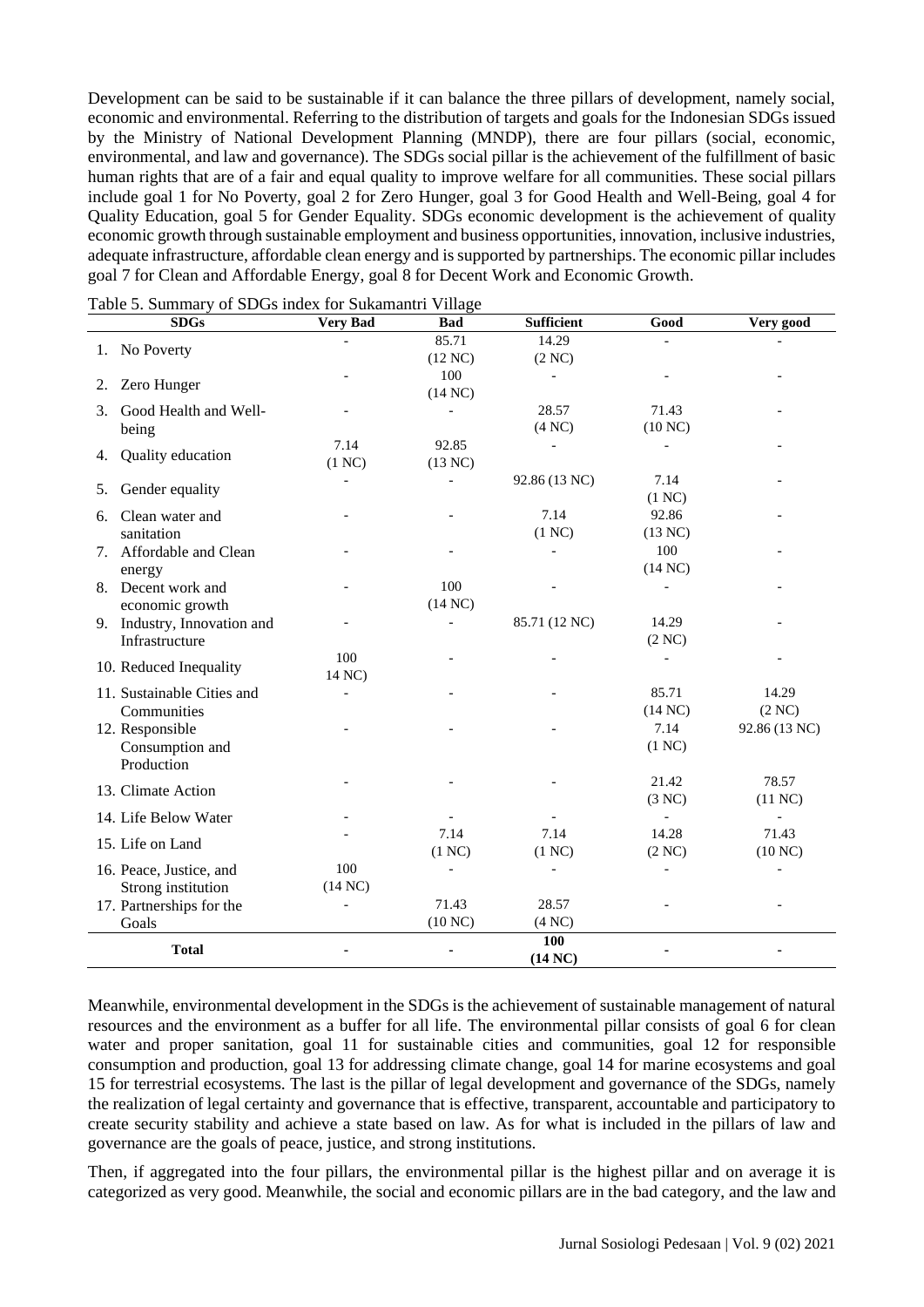governance pillars are in the very bad category (Table 6). Thus, sustainable development in Sukamantri Village has not been achieved. The natural wealth in the village area has not been optimally managed to achieve the fulfillment of basic human rights that are of a fair and equal quality, for the welfare of all rural communities and the realization of inclusive and quality economic growth. The inaccessibility of the social and economic pillars shows a difference in the results of the research from Zeng et al. (2020) in rural area. Research result of Zeng et al. (2020) emphasized that environmental destruction cannot be avoided from the SDGs achievements. This thesis is in contrast to the situation in Sukamantri Village, where the pillars of the environment are very good. This environmental pillar comprises sustainable production and consumption, climate change action, and utilization of terrestrial ecosystems.

| ${\bf NC}$     | <b>Social</b> | <b>Economy</b> | <b>Environment</b> | Governance |
|----------------|---------------|----------------|--------------------|------------|
| $\mathbf{1}$   | 5.218         | 5.21           | 9.218              | 1.05       |
| $\sqrt{2}$     | 5.196         | 4.93           | 9.19               | 1.1        |
| $\mathfrak{Z}$ | 4.646         | 5.09           | 9.326              | 0.81       |
| $\overline{4}$ | 4.906         | 4.972          | 9.31               | 0.77       |
| $\sqrt{5}$     | 5.498         | 5.434          | 9.376              | 0.32       |
| 6              | 5.866         | 5.476          | 9.732              | 1.01       |
| $\tau$         | 5.486         | 4.99           | 9.678              | 0.62       |
| $\,8\,$        | 5.486         | 5.33           | 7.08               | 0.95       |
| 9              | 5.084         | 5.16           | 8.74               | 0.84       |
| $10\,$         | 4.782         | 5.092          | 9.438              | 0.84       |
| $11\,$         | 4.324         | 5.562          | 9.436              | 0.17       |
| 12             | 5.59          | 5.192          | 8.472              | 1.07       |
| 13             | 5.47          | 5.086          | 9.318              | 0.97       |
| 14             | 4.452         | 5.068          | 8.89               | 0.47       |
| <b>Village</b> | 5.12          | 5.198          | 9.242              | 0.82       |
| Min.           | 4.324         | 4.93           | 7.08               | 0.17       |
| Max.           | 5.866         | 5.562          | 9.732              | 1.1        |

Table 6. Pillars of sustainable development in Sukamantri Village



The achievement of the environmental pillar in the village SDGs is inversely proportional to the low utilization of land resources and the availability of green open space. This shows a dilemma in the formulation of regulations. From these findings, it is necessary to formulate a sustainable development agenda to achieve the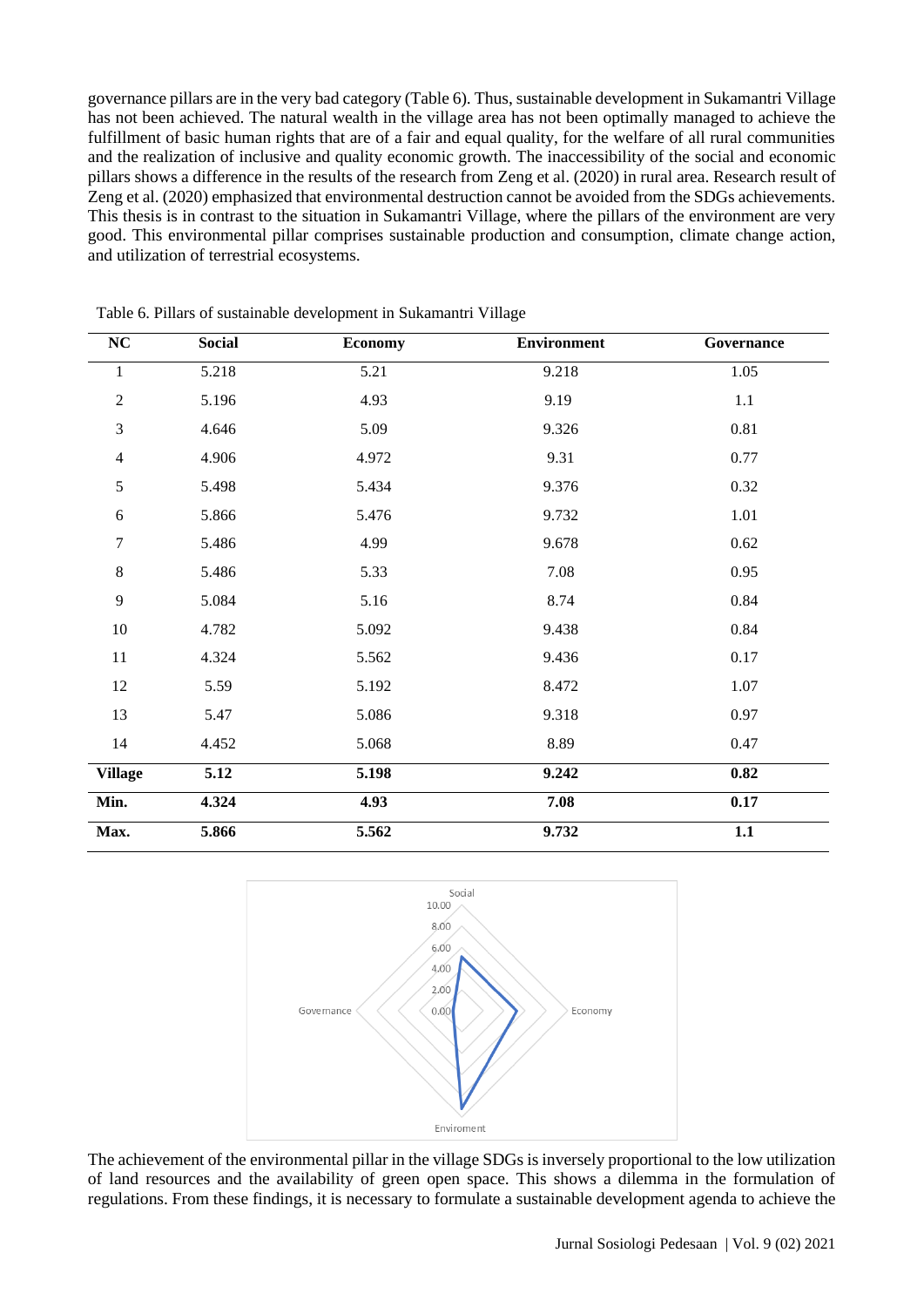pillars of the economy and a good governance system, without damaging the environment and exploiting natural resources. When compared with the achievement of the SDGs measurement in the human resource aspects of the village, such as education and the quality of public health, it is necessary to improve various empowerment programs and creative economy (Schramade 2017). In addition, according to Armin Razmjoo, Sumper, and Davarpanah (2020), one of the strategies to maintain environmental sustainability is through the development of local renewable energy electrification by investing in clean energy for electricity production.

The results of measuring the achievement of the village SDGs must be carried out by a monitoring and evaluation process every year or every five years. This step is proposed in the study of Saner, Yiu, and Nguyen (2020) who proposed the process of evaluating the achievement of the SDGs involving the community through a digital usage monitoring process. The monitoring and evaluation process must be ensured to be transparent, inclusive, and with citizen participation. A rigorous multi-stakeholder review and monitoring process can be undertaken with the help of advances in information technology and analytical tools (Kumi, Yeboah, and Kumi 2020). These developments, help countries better track the achievement of the village SDGs and equip them with the tools they need to dig deeper and reach them with a level of fundamental trust (ground truth) (Kumi et al. 2020; Schmidt-Traub et al. 2017).



**Figure 5.** Examples of NC-based SDGs achievement map for Sukamantri Village (objectives 1, 2, 10, and 12)

Figure 5 shows an example of spatial information, or an NC-based SDGs map of SDGs in Sukamantri Village. For the 1st objective, it is seen that only 2 NCs have Good SDGs measurement. The rest, as many as 12 NC measurements of the SDGs were identified as Bad. On the other hand, for the 3rd objective, 10 NC SDGs measurements were identified as Good and only 4 NCs were identified as Sufficient. Meanwhile, for goal 10 (regarding gaps), all NCs (except NC 15) in Sukamantri Village were identified to be Very Bad. The conditions differ for the 12th goal, as many as 13 NC were identified as Very Good and 1 NC was identified as Good (Figure 5).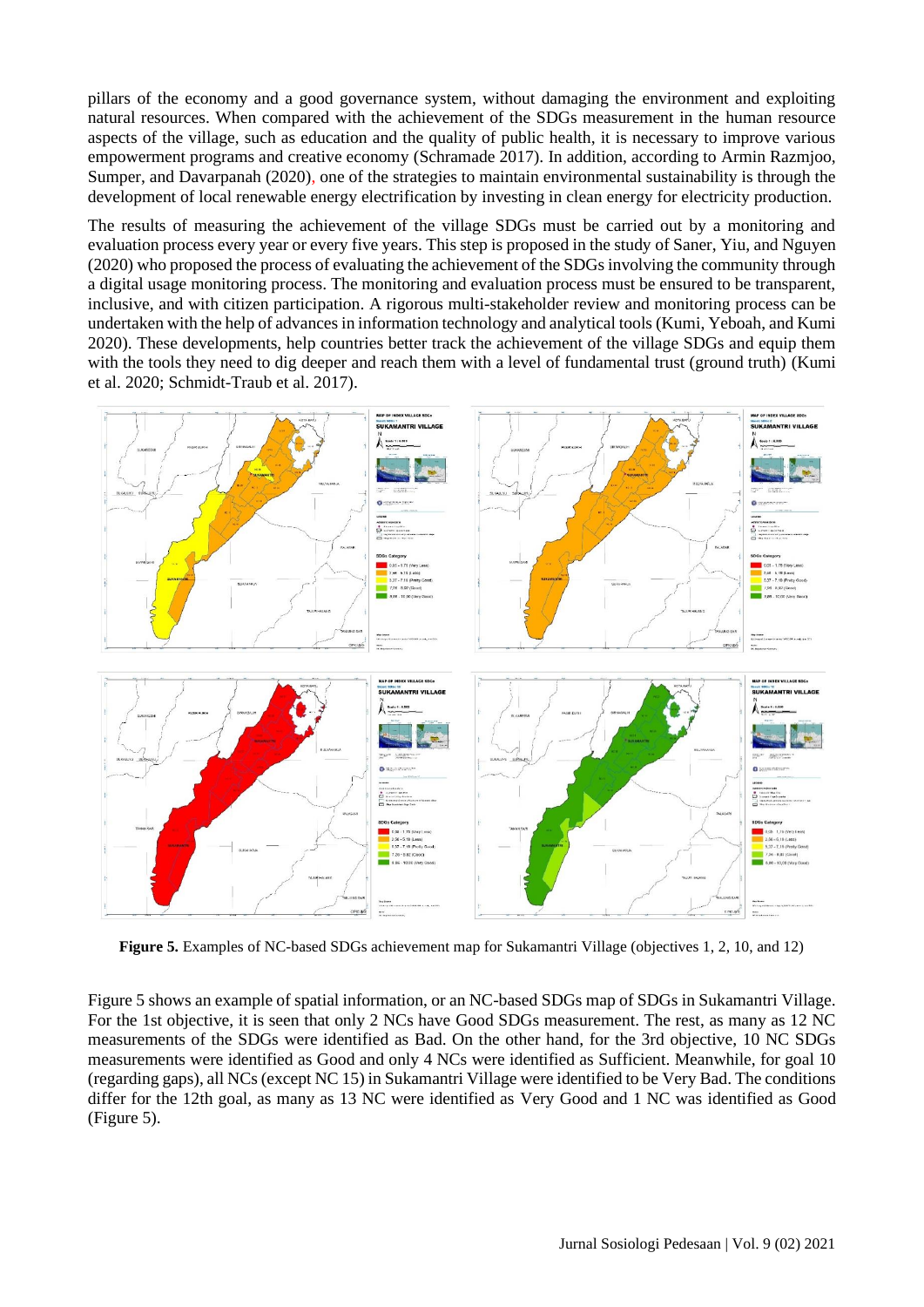## **CONCLUSION**

The conclusion of this study is that the SDGs of Sukamantri Village cumulatively achieve quite good results. As many as 9 out of 16 village SDGs were classified as Sufficient to Very Good, but there were still 7 village SDGs that were still Bad to Very Bad. A total of 5 village SDGs were classified as Bad and 2 other SDGs were classified as Very Bad. The five goals are: goal 1 No Poverty, goal 2 Zero Hunger, goal 4 for Quality Education, goal 8 for Decent Work and Economic Growth, and goal 17 on Partnerships. Then 2 SDGs that are still far from being achieved or are performing Very Bad, namely goal 10 Reduced Inequality and goal 16 Strong Institutions.

Referring to the distribution of targets and goals for the Indonesian SDGs issued by the Ministry of National Development Planning, there are four pillars (social, economic, environmental, and governance). The results of the SDGs index calculation in Sukamantri Village show that the environment is the highest pillar and on average it is categorized as Very Good. Meanwhile, the social and economic pillars are categorized as Bad, and the governance pillars are in the Very Bad category. This means that sustainable development in Sukamantri Village has not been achieved. Natural wealth in rural areas has not been optimally managed to achieve the fulfillment of basic human rights that are of a just and equal quality for the welfare of all villagers and the realization of inclusive and quality economic growth.

#### **ACKNOWLEDGE**

We would like to thank DIKTI and LPPM IPB University who have provided fund for this research through the PDUPT scheme. This paper is one of the first-year research results (2020). We also express our gratitude to all those who have assisted in this research, including the DDP (PVD) Team, village government, village youth, and community members of Sukamantri Village, Bogor Regency, West Java Province, Indonesia.

#### **REFERENCE**

- Abraham, Mathew, and Prabhu Pingali. 2020. "Transforming Smallholder Agriculture to Achieve the SDGs." in *The Role of Smallholder Farms in Food and Nutrition Security*, edited by K. Louhichi, L. Riesgo, and S. G. y Paloma. London: Springer International Publishing.
- Armin Razmjoo, A., Andreas Sumper, and Afshin Davarpanah. 2020. "Energy Sustainability Analysis Based on SDGs for Developing Countries." *Energy Sources, Part A: Recovery, Utilization and Environmental Effects*. doi: 10.1080/15567036.2019.1602215.
- Chambers, Robert. 2008. *Revolutions in Development Inquiry*. London: Earthscan Dunstan House.
- Costanza, Robert, Lew Daly, Lorenzo Fioramonti, Enrico Giovannini, Ida Kubiszewski, Lars Fogh Mortensen, Kate E. Pickett, Kristin Vala Ragnarsdottir, Roberto De Vogli, and Richard Wilkinson. 2016. "Modelling and Measuring Sustainable Wellbeing in Connection with the UN Sustainable Development Goals." *Ecological Economics*. doi: 10.1016/j.ecolecon.2016.07.009.
- Filho, Walter Leal. 2020. "Viewpoint: Accelerating the Implementation of the SDGs." *International Journal of Sustainability in Higher Education*. doi: 10.1108/IJSHE-01-2020-0011.
- Gain, Animesh K., Carlo Giupponi, and Yoshihide Wada. 2016. "Measuring Global Water Security towards Sustainable Development Goals." *Environmental Research Letters*. doi: 10.1088/1748- 9326/11/12/124015.
- Hazell, Peter. 2020. "Importance of Smallholder Farms as a Relevant Strategy to Increase Food Security." Pp. 29–43 in *The Role of Smallholder Farms in Food and Nutrition Security*, edited by K. Louhichi, L. Riesgo, and S. G. y Paloma. London: Springer Science & Business Media.
- Iskandar, Halim A. 2020. *SDGs Desa Percepatan Pencapaian Tujuan Pembangunan Nasional Berkelanjutan*. Jakarta: Yayasan Pustaka Obor Indonesia.
- Izzo, Maria Federica, Mirella Ciaburri, and Riccardo Tiscini. 2020. "The Challenge of Sustainable Development Goal Reporting: The First Evidence from Italian Listed Companies." *Sustainability (Switzerland)*. doi: 10.3390/SU12083494.
- Jiménez-Aceituno, Amanda, Garry D. Peterson, Albert V. Norström, Grace Y. Wong, and Andrea S. Downing. 2020. "Local Lens for SDG Implementation: Lessons from Bottom-up Approaches in Africa."